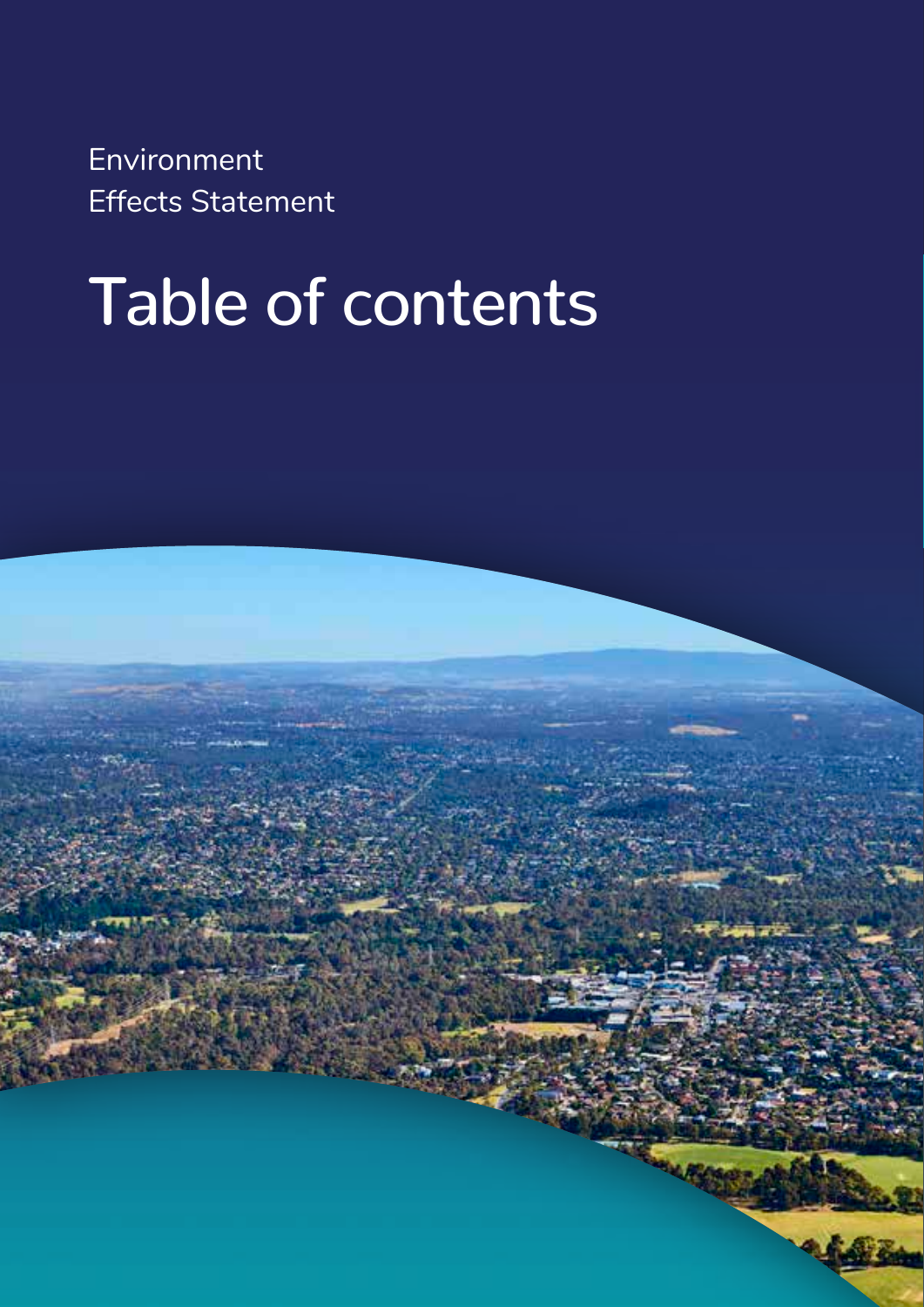#### **Summary Report**

#### **EES main report**

- 1. Introduction
- $2^{2}$ **Project rationale**
- $3.$ Legislative framework
- 4. EES assessment framework
- $5<sup>1</sup>$ **Communications and** engagement
- $6.$ Project development
- 7. Urban design
- $8.$ **Project description**
- $9.$ **Traffic and transport**
- 10. Air quality
- 11. Surface noise and vibration
- 12. Tunnel vibration
- 13. Land use planning
- 14. Business
- 15. Arboriculture
- 16. Landscape and visual
- 17. Social
- 18. Human health
- 19. Historical heritage
- 20. Aboriginal cultural heritage

21. Ground movement

**NORTH EASTLINK** 

- 22. Groundwater
- 23. Contamination and soil
- 24. Surface water
- 25. Ecology
- 26. Greenhouse gas
- 27. Environmental management framework
- 28. Conclusion
- **Technical reports**
- A. Traffic and transport
- **B.** Air quality
- C. Surface noise and vibration
- D. Tunnel vibration
- E. Land use planning
- F. Business
- 
- G. Arboriculture
- H. Landscape and visual
- L. Social
- J. Human health
- K. Historical heritage L. Aboriginal cultural heritage
- M. Ground movement
- N. Groundwater
- O. Contamination and soil
- P. Surface water
- Q. Ecology
- R. Greenhouse gas
- **Attachments**
- I. Sustainability approach
- IV. Stakeholder consultation report
- V. Draft Planning Scheme Amendment
- **VI. Works Approval Application**
- 
- II. Urban design strategy III. Risk report
	-

#### **EES Map Book**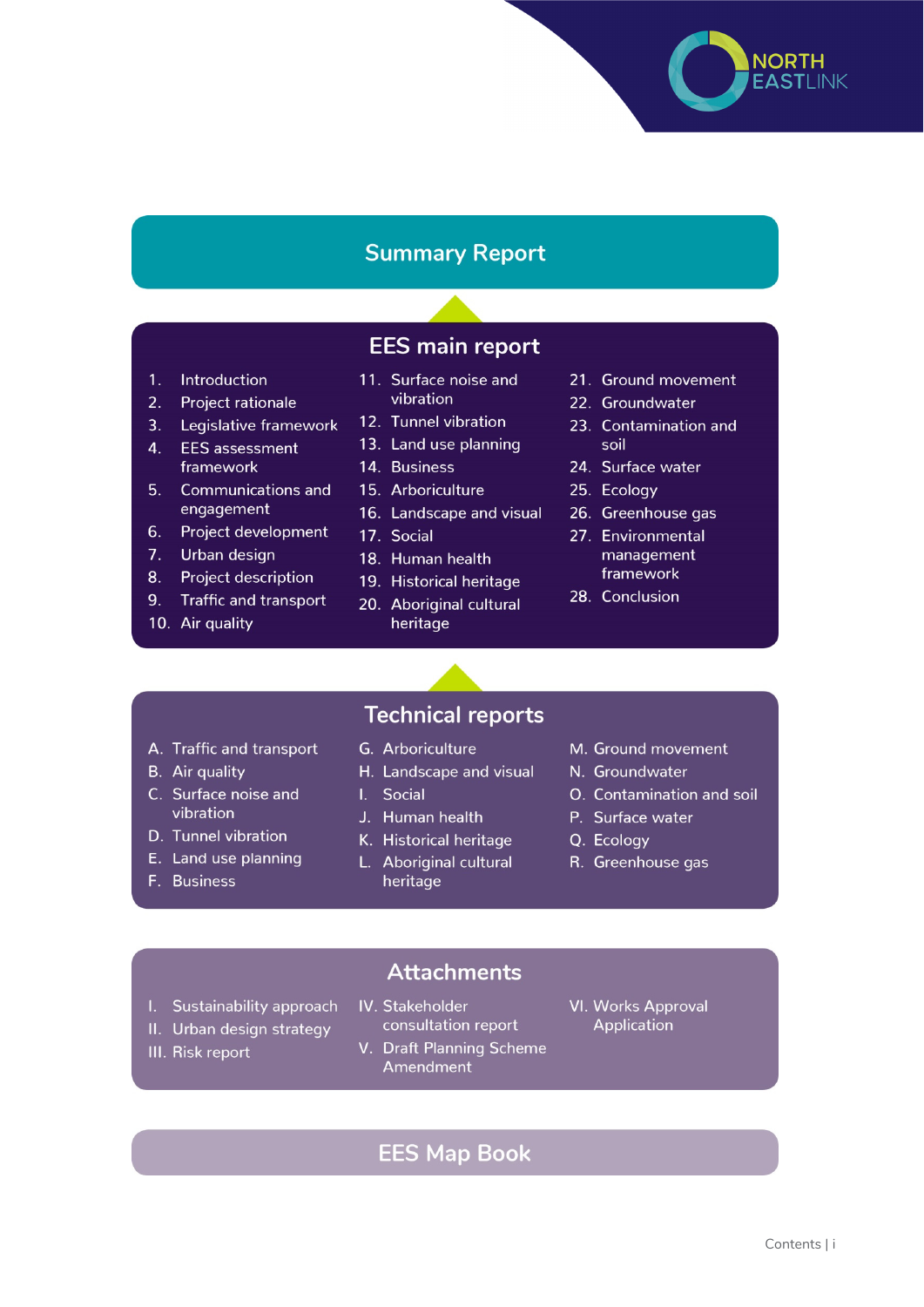## **EES Chapters**

| Transport       |  |
|-----------------|--|
|                 |  |
| <b>Business</b> |  |
|                 |  |
|                 |  |
|                 |  |
| Heritage        |  |
|                 |  |
|                 |  |
|                 |  |
|                 |  |
| Ecology         |  |
|                 |  |
|                 |  |
|                 |  |
|                 |  |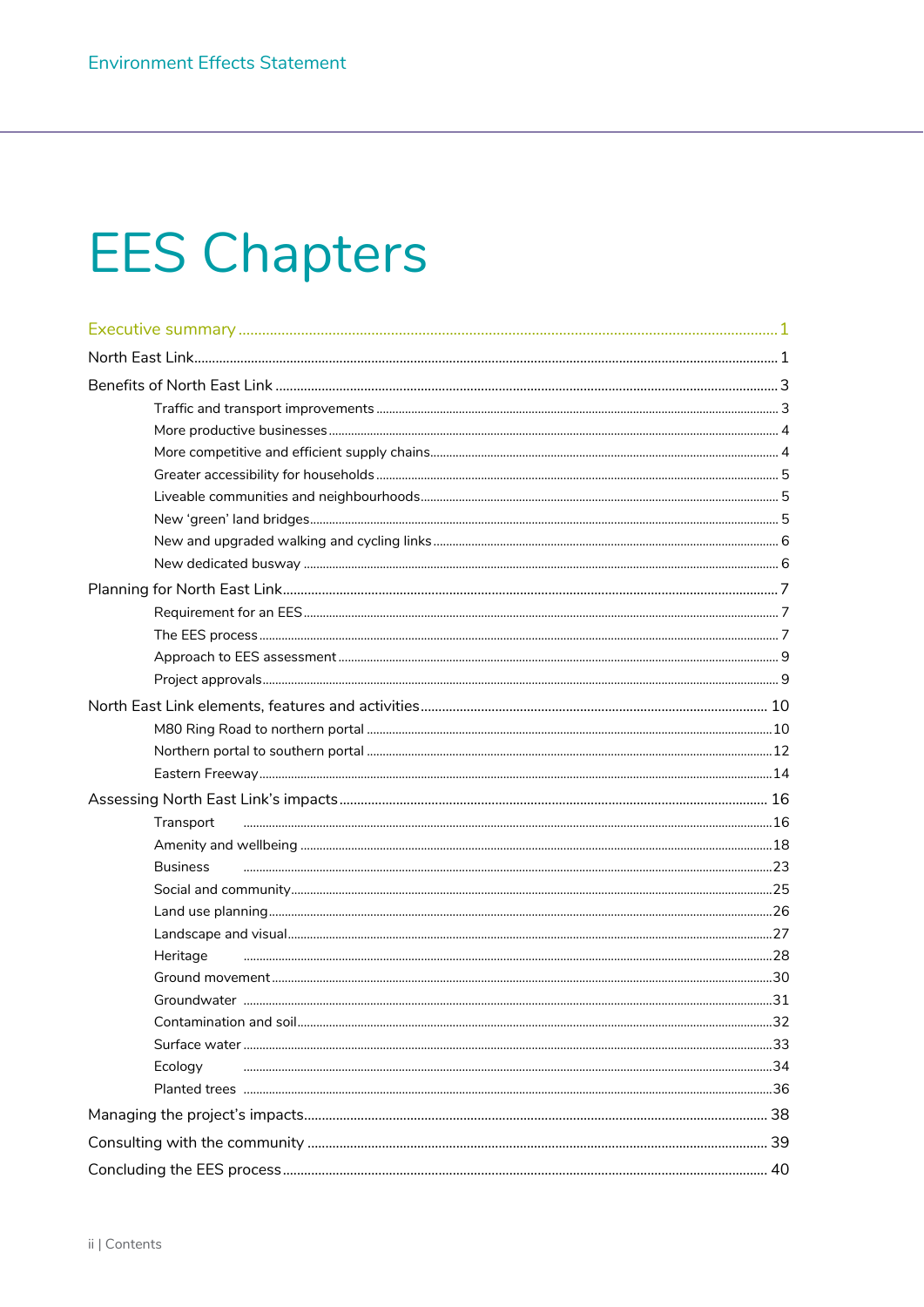

| 1.1 |       |  |
|-----|-------|--|
| 1.2 |       |  |
|     | 1.2.1 |  |
|     | 1.2.2 |  |
|     | 123   |  |
|     | 124   |  |
|     | 1.2.5 |  |
| 1.3 |       |  |
|     | 1.3.1 |  |
|     | 1.3.2 |  |
|     | 1.3.3 |  |
| 1.4 |       |  |
|     | 1.4.1 |  |
|     | 1.4.2 |  |
| 1.5 |       |  |
| 1.6 |       |  |

| 2.2.1 |                                                                           |  |
|-------|---------------------------------------------------------------------------|--|
| 2.2.2 |                                                                           |  |
| 2.2.3 |                                                                           |  |
|       |                                                                           |  |
| 2.3.1 |                                                                           |  |
| 2.3.2 | Inefficient freight movement between Melbourne's north and south-east 2-7 |  |
| 2.3.3 |                                                                           |  |
|       |                                                                           |  |
| 7.4.1 |                                                                           |  |
| 7.4.7 |                                                                           |  |
|       |                                                                           |  |
|       |                                                                           |  |
| 2.6.1 |                                                                           |  |
| 2.6.2 |                                                                           |  |
| 2.6.3 |                                                                           |  |
| 2.6.4 |                                                                           |  |
|       | Chapter 2                                                                 |  |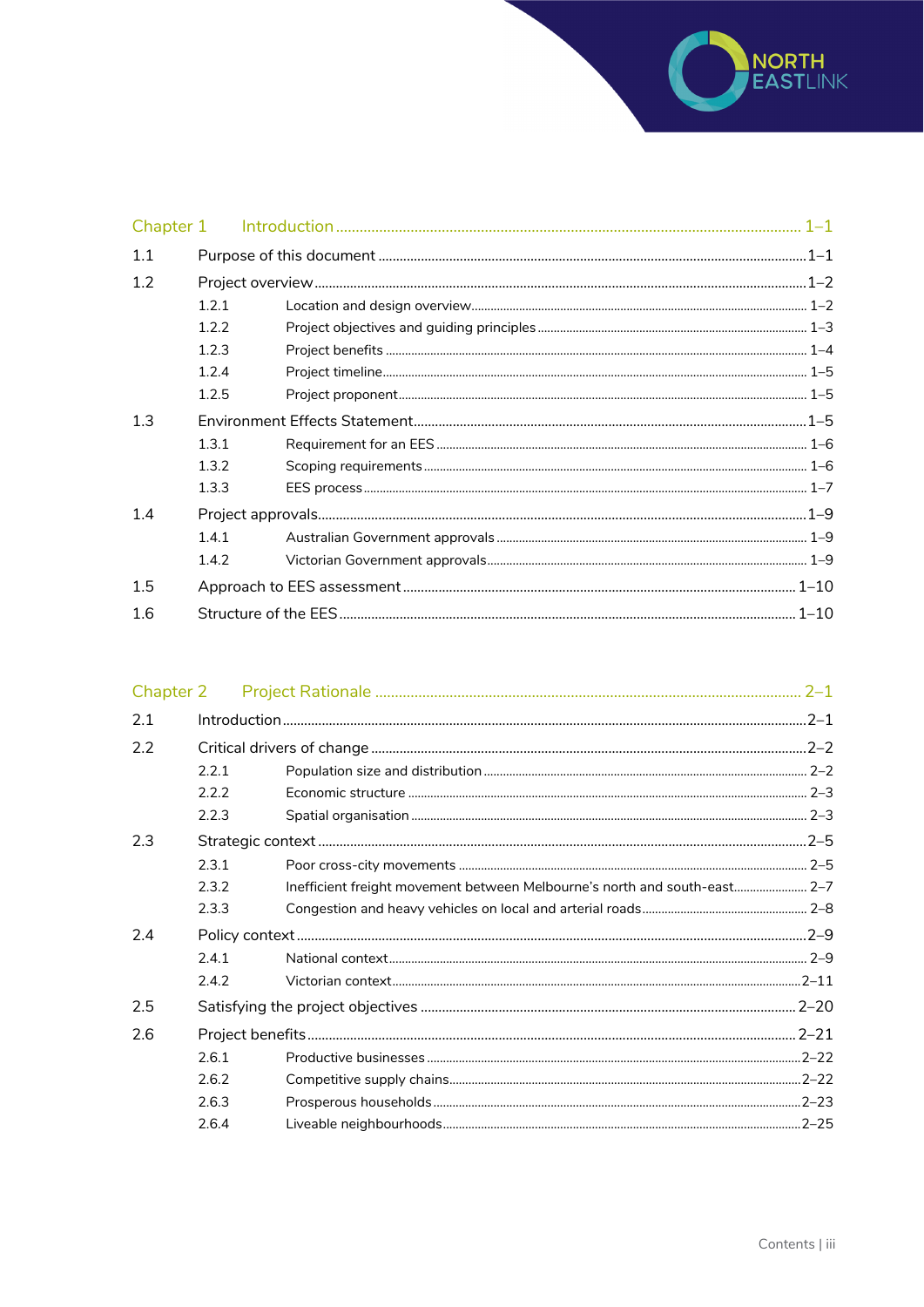| 3.1 |       |                                                                            |  |
|-----|-------|----------------------------------------------------------------------------|--|
| 3.2 |       |                                                                            |  |
|     | 3.2.1 |                                                                            |  |
|     | 3.2.2 |                                                                            |  |
| 3.3 |       |                                                                            |  |
|     | 3.3.1 |                                                                            |  |
|     | 3.3.2 |                                                                            |  |
|     | 3.3.3 |                                                                            |  |
| 3.4 |       | Environment Protection and Biodiversity Conservation Act 1999 (Cwlth)  3-9 |  |
| 3.5 |       |                                                                            |  |
| 3.6 |       |                                                                            |  |
|     | 3.6.1 |                                                                            |  |
|     | 3.6.2 |                                                                            |  |
|     | 3.6.3 |                                                                            |  |
|     | 3.6.4 |                                                                            |  |
|     | 3.6.5 |                                                                            |  |
|     | 3.6.6 |                                                                            |  |
|     | 3.6.7 |                                                                            |  |
|     |       |                                                                            |  |

| 4.1 |       |  |
|-----|-------|--|
| 4.2 |       |  |
| 4.3 |       |  |
| 4.4 |       |  |
|     | 4.4.1 |  |
|     | 4.4.2 |  |
|     | 4.4.3 |  |
|     | 4.4.4 |  |
|     | 4.4.5 |  |
| 4.5 |       |  |
| 4.6 |       |  |
| 4.7 |       |  |
| 4.8 |       |  |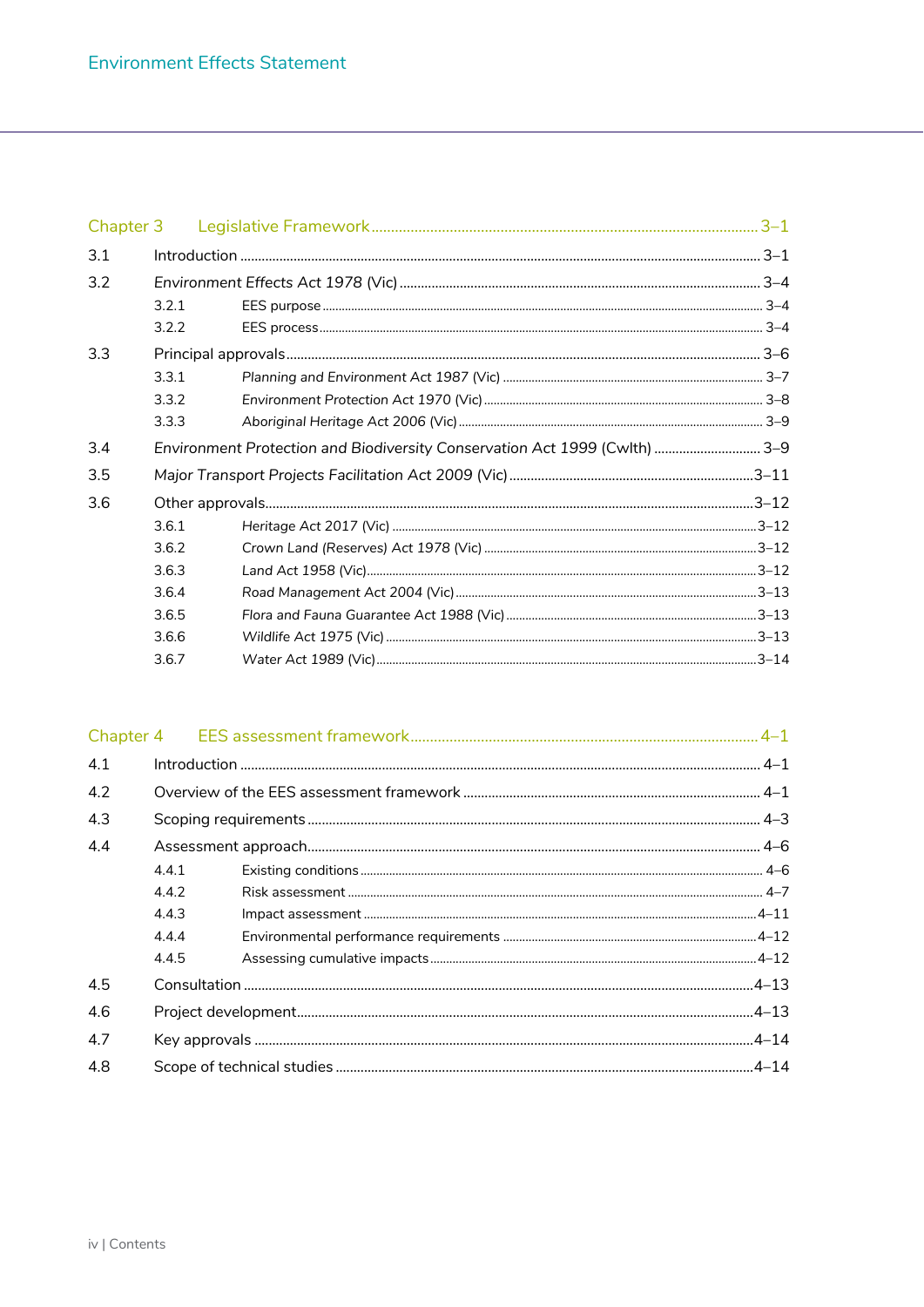

| Chapter 5 |       |  |
|-----------|-------|--|
| 5.1       |       |  |
| 5.2       |       |  |
| 5.3       |       |  |
| 5.4       |       |  |
|           | 5.4.1 |  |
|           | 5.4.2 |  |
| 5.5       |       |  |
|           | 5.5.1 |  |
|           | 5.5.2 |  |
|           | 5.5.3 |  |
|           | 5.5.4 |  |
|           | 5.5.5 |  |
|           | 5.5.6 |  |
|           | 5.5.7 |  |
|           | 5.5.8 |  |
|           | 5.5.9 |  |
| 5.6       |       |  |
|           | 5.6.1 |  |
|           | 5.6.2 |  |
|           | 5.6.3 |  |
| 5.7       |       |  |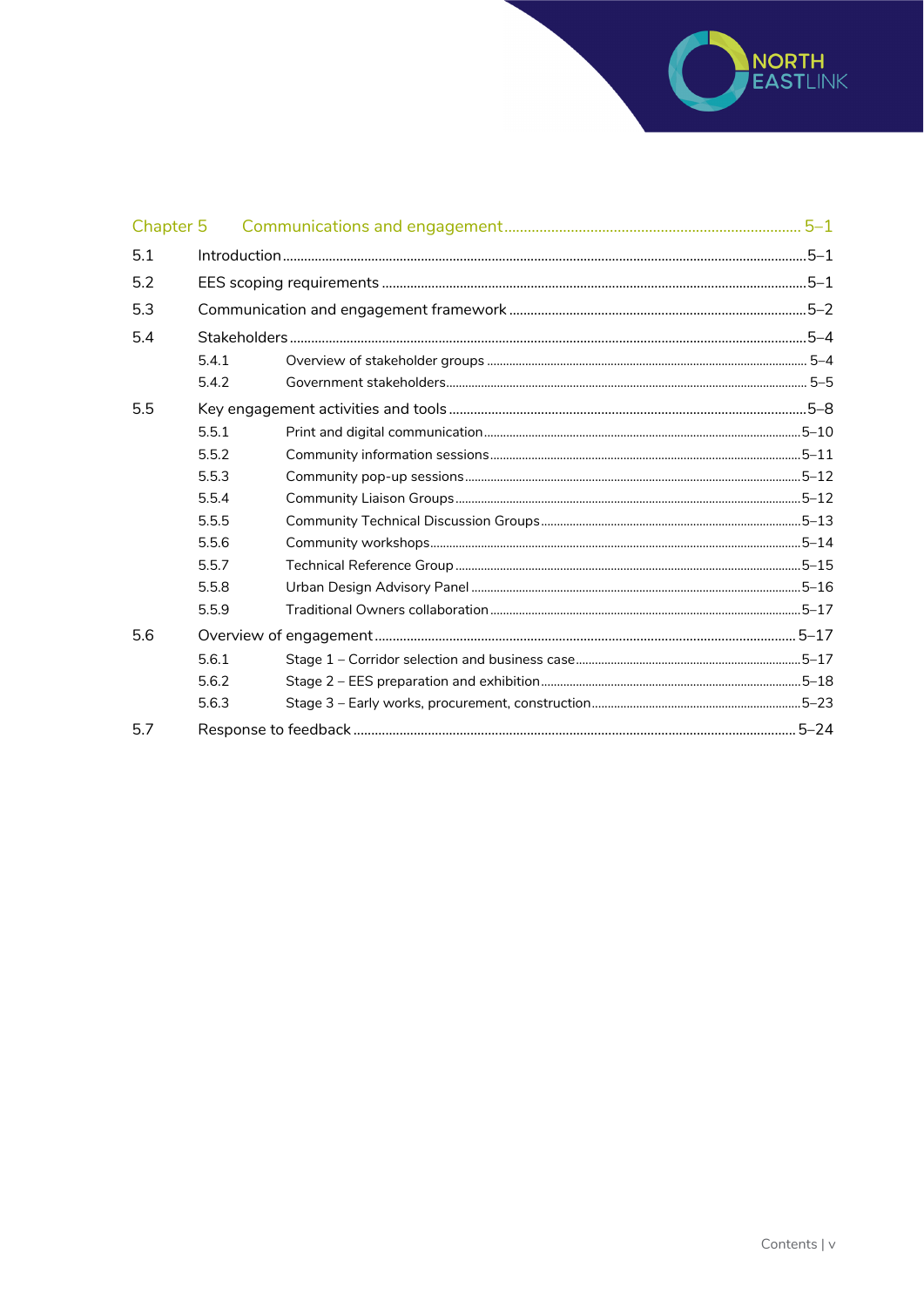| Chapter 6 |       |      |
|-----------|-------|------|
| 6.1       |       |      |
|           | 6.1.1 |      |
|           | 6.1.2 |      |
| 6.2       |       |      |
|           | 6.2.1 |      |
|           | 6.2.2 |      |
| 6.3       |       |      |
|           | 6.3.1 |      |
|           | 6.3.2 |      |
|           | 6.3.3 |      |
|           | 6.3.4 |      |
|           | 6.3.5 |      |
| 6.4       |       |      |
|           | 6.4.1 |      |
|           | 6.4.2 |      |
|           | 6.4.3 |      |
|           | 6.4.4 |      |
| 6.5       |       | 6–59 |

| 7.1 |       |                                                    |  |
|-----|-------|----------------------------------------------------|--|
| 7.2 |       |                                                    |  |
|     | 7.2.1 | Consultation undertaken for the development of the |  |
|     |       |                                                    |  |
|     | 7.2.2 |                                                    |  |
| 7.3 |       |                                                    |  |
| 7.4 |       |                                                    |  |
|     | 7.4.1 |                                                    |  |
|     | 7.4.2 |                                                    |  |
|     | 7.4.3 |                                                    |  |
| 7.5 |       |                                                    |  |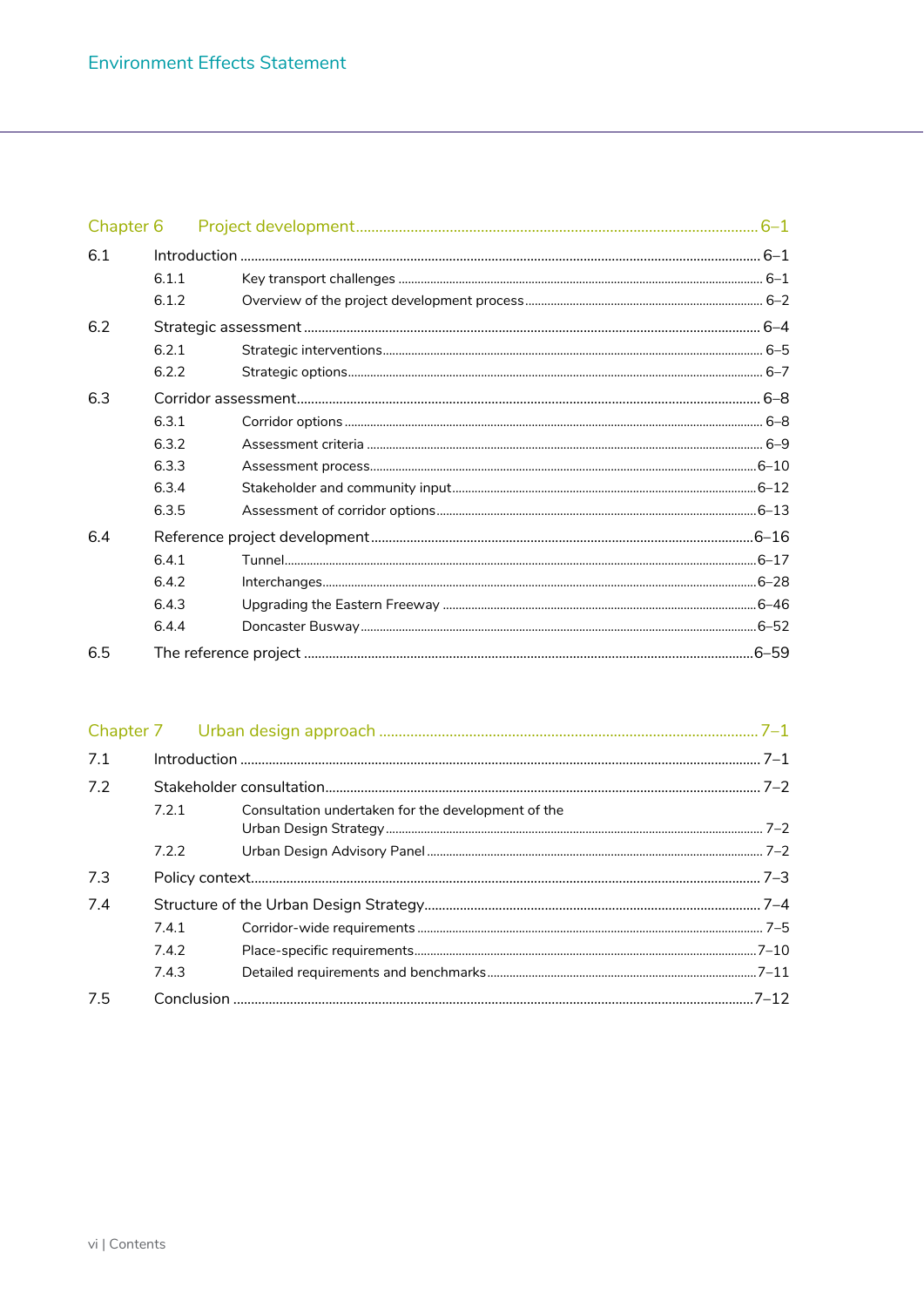

| Chapter 8 |       |  |  |  |
|-----------|-------|--|--|--|
| 8.1       |       |  |  |  |
| 8.2       |       |  |  |  |
|           | 8.2.1 |  |  |  |
| 8.3       |       |  |  |  |
|           | 8.3.1 |  |  |  |
|           | 8.3.2 |  |  |  |
|           | 8.3.3 |  |  |  |
|           | 8.3.4 |  |  |  |
|           | 8.3.5 |  |  |  |
|           | 8.3.6 |  |  |  |
| 8.4       |       |  |  |  |
|           | 8.4.1 |  |  |  |
|           | 8.4.2 |  |  |  |
|           | 8.4.3 |  |  |  |
|           | 8.4.4 |  |  |  |
|           | 8.4.5 |  |  |  |
|           | 8.4.6 |  |  |  |
| 8.5       |       |  |  |  |
|           | 8.5.1 |  |  |  |
|           | 8.5.2 |  |  |  |
|           | 8.5.3 |  |  |  |
|           | 8.5.4 |  |  |  |
|           | 8.5.5 |  |  |  |
| 8.6       |       |  |  |  |
|           | 8.6.1 |  |  |  |
|           | 8.6.2 |  |  |  |
| 8.7       |       |  |  |  |
|           | 8.7.1 |  |  |  |
|           | 8.7.2 |  |  |  |
|           | 8.7.3 |  |  |  |
|           | 8.7.4 |  |  |  |
|           | 8.7.5 |  |  |  |
|           | 8.7.6 |  |  |  |
|           | 8.7.7 |  |  |  |
|           | 8.7.8 |  |  |  |
| 8.8       |       |  |  |  |
|           | 8.8.1 |  |  |  |
|           | 8.8.2 |  |  |  |
|           | 8.8.3 |  |  |  |
|           | 8.8.4 |  |  |  |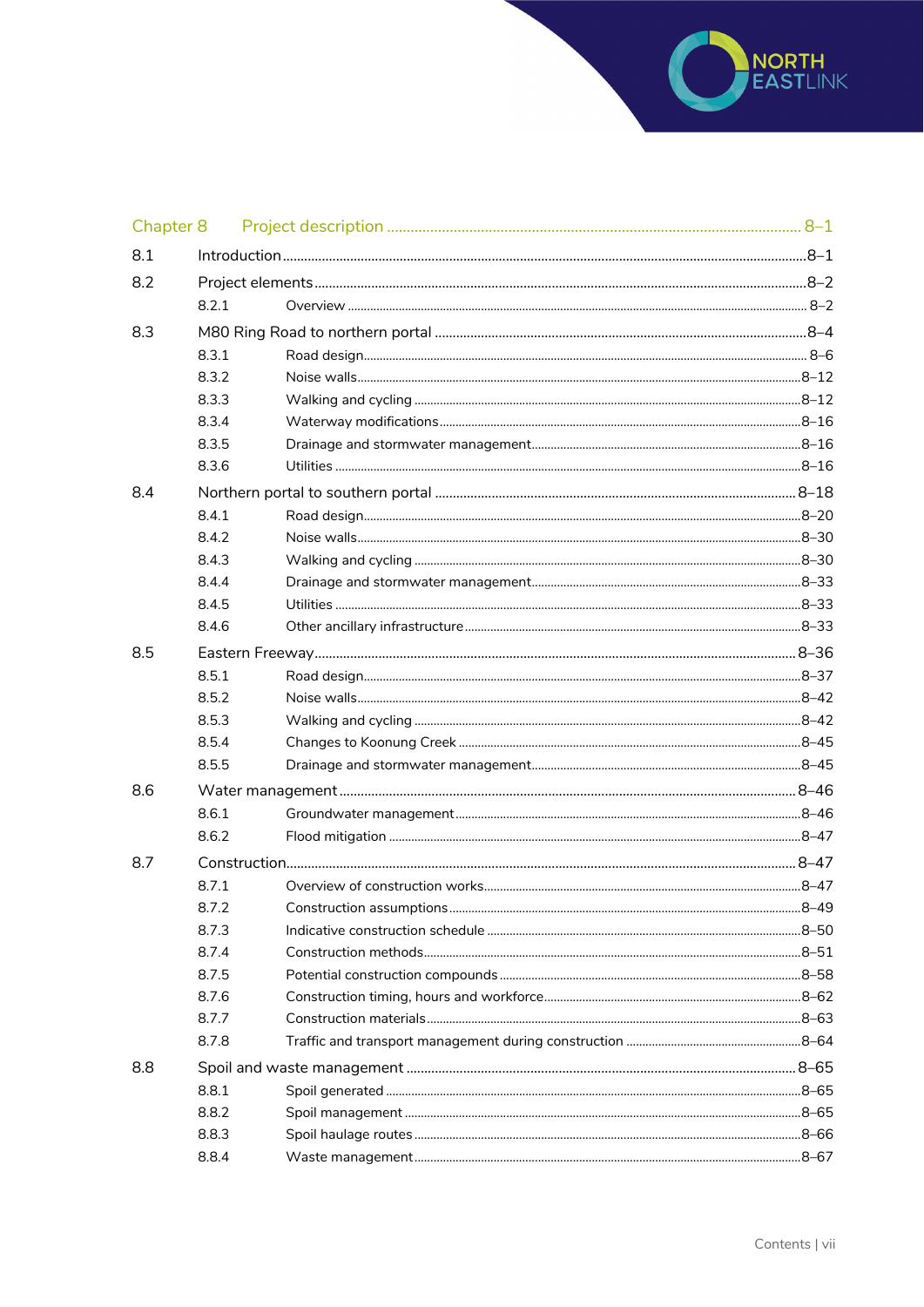| 8.9   |        |  |
|-------|--------|--|
|       | 8.9.1  |  |
|       | 8.9.2  |  |
|       | 8.9.3  |  |
|       | 8.9.4  |  |
|       | 8.9.5  |  |
|       | 8.9.6  |  |
| 8.10  |        |  |
|       | 8.10.1 |  |
|       | 8.10.2 |  |
|       | 8.10.3 |  |
| 8 1 1 |        |  |
|       |        |  |

| Chapter 9 |       |  |  |  |
|-----------|-------|--|--|--|
| 9.1       |       |  |  |  |
| 9.2       |       |  |  |  |
| 9.3       |       |  |  |  |
|           | 9.3.1 |  |  |  |
|           | 9.3.2 |  |  |  |
|           | 9.3.3 |  |  |  |
|           | 9.3.4 |  |  |  |
|           | 9.3.5 |  |  |  |
| 9.4       |       |  |  |  |
|           | 9.4.1 |  |  |  |
|           | 9.4.2 |  |  |  |
|           | 9.4.3 |  |  |  |
|           | 9.4.4 |  |  |  |
| 9.5       |       |  |  |  |
|           | 9.5.1 |  |  |  |
|           | 9.5.2 |  |  |  |
|           | 9.5.3 |  |  |  |
|           | 9.5.4 |  |  |  |
| 9.6       |       |  |  |  |
| 9.7       |       |  |  |  |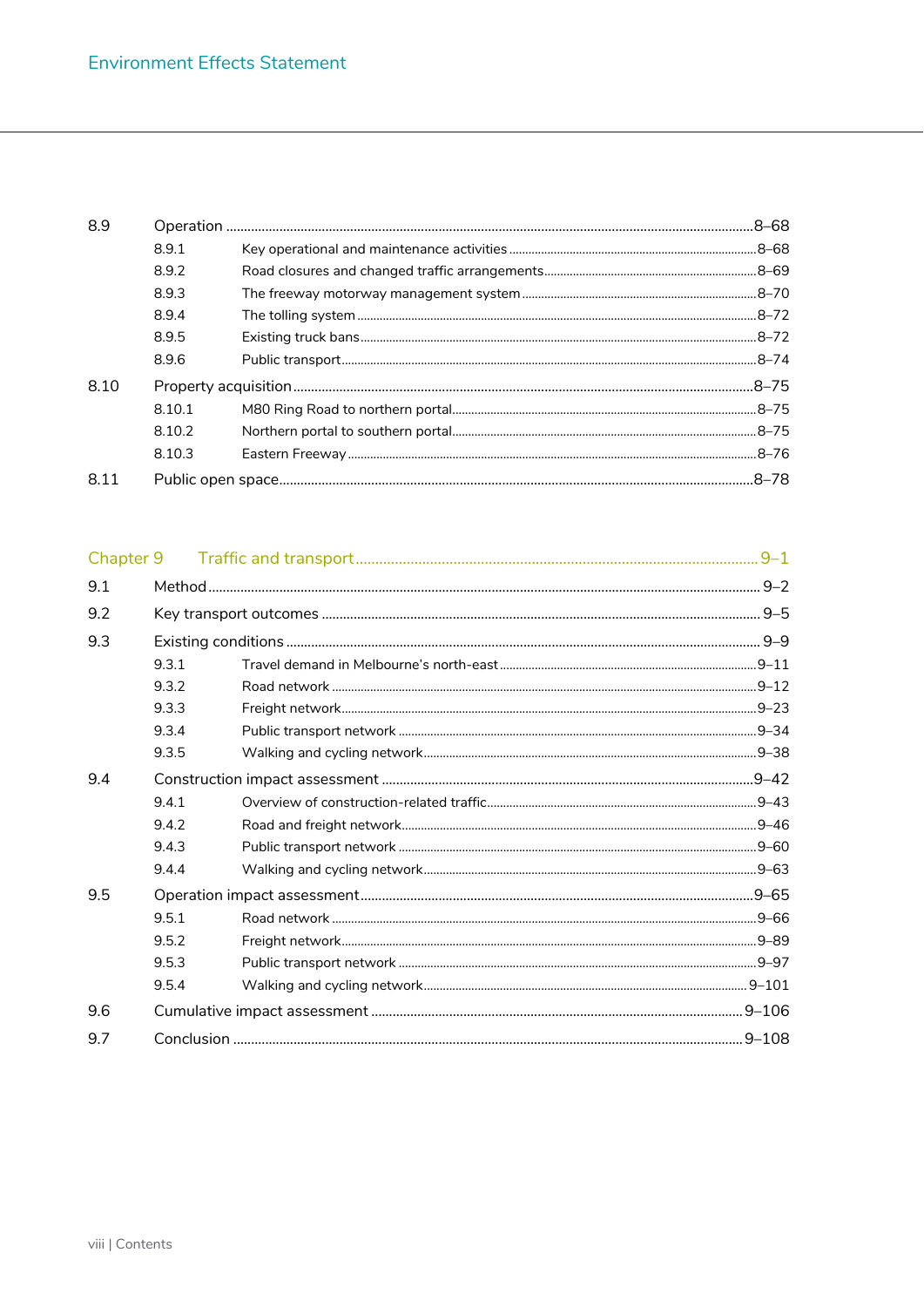

| 10.1 |        |                                                                       |  |
|------|--------|-----------------------------------------------------------------------|--|
| 10.2 |        |                                                                       |  |
| 10.3 |        |                                                                       |  |
|      | 10.3.1 |                                                                       |  |
|      | 10.3.2 |                                                                       |  |
|      | 10.3.3 |                                                                       |  |
| 10.4 |        |                                                                       |  |
|      | 10.4.1 |                                                                       |  |
|      | 10.4.2 |                                                                       |  |
|      | 10.4.3 |                                                                       |  |
| 10.5 |        |                                                                       |  |
|      | 10.5.1 |                                                                       |  |
|      | 10.5.2 |                                                                       |  |
|      | 10.5.3 |                                                                       |  |
|      | 10.5.4 | Combined air quality impacts from tunnel and vehicle emissions  10-41 |  |
| 10.6 |        |                                                                       |  |

| 11.1 |        |  |  |
|------|--------|--|--|
| 11.2 |        |  |  |
|      | 11.2.1 |  |  |
|      | 11.2.2 |  |  |
|      | 11.2.3 |  |  |
|      | 11.2.4 |  |  |
|      | 11.2.5 |  |  |
| 11.3 |        |  |  |
|      | 1131   |  |  |
|      | 11.3.2 |  |  |
| 11.4 |        |  |  |
|      | 11.4.1 |  |  |
|      | 11.4.2 |  |  |
|      | 11.4.3 |  |  |
| 11.5 |        |  |  |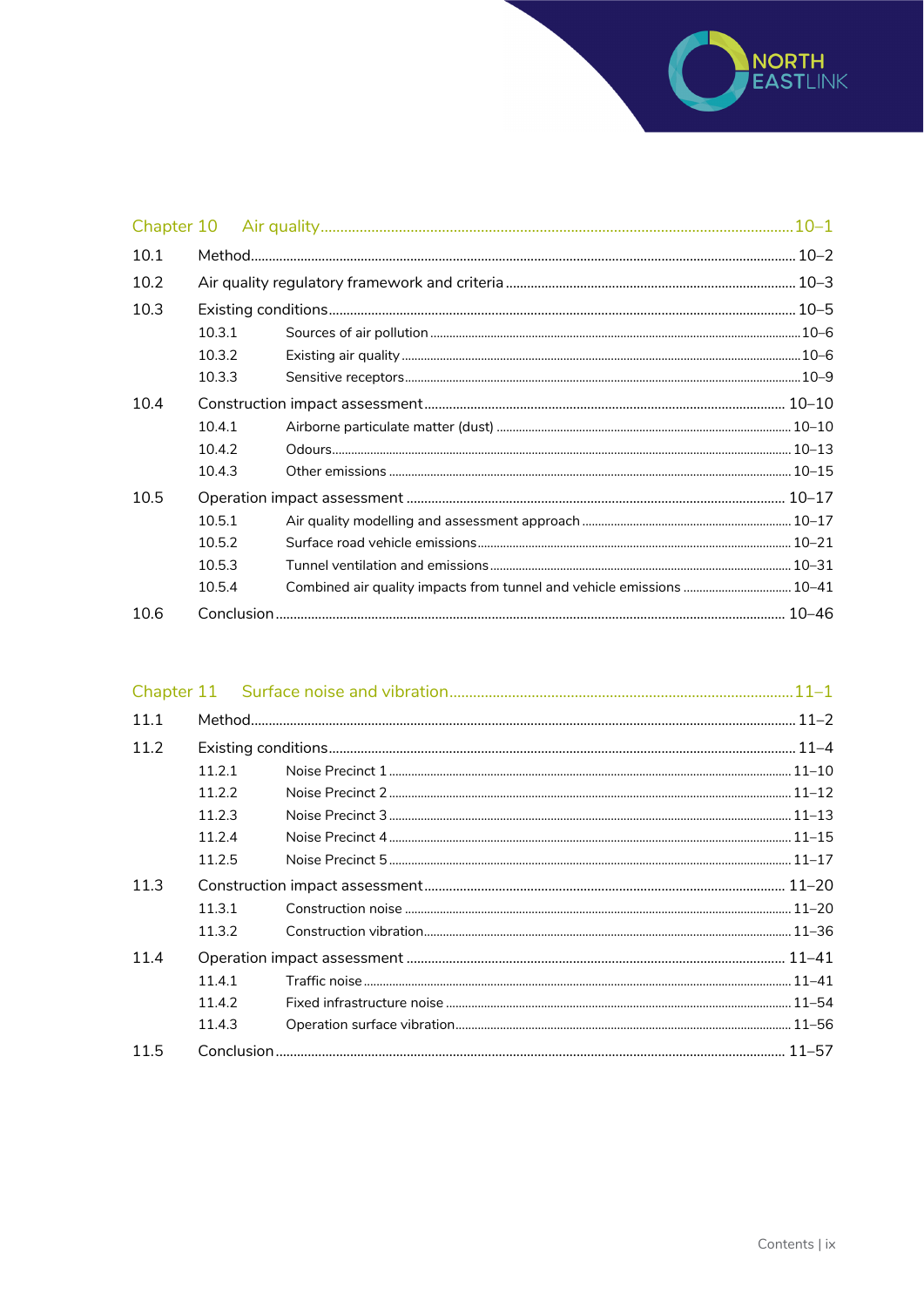| 12.1 |        |  |
|------|--------|--|
| 12.2 |        |  |
|      | 12.2.1 |  |
|      | 12.2.2 |  |
|      | 12.2.3 |  |
| 12.3 |        |  |
| 12.4 |        |  |
| 12.5 |        |  |
|      | 12.5.1 |  |
|      | 12.5.2 |  |
|      | 12.5.3 |  |
|      | 12.5.4 |  |
| 12.6 |        |  |

| 13.1 |        |  |  |
|------|--------|--|--|
| 13.2 |        |  |  |
|      | 13.2.1 |  |  |
|      | 13.2.2 |  |  |
|      | 13.2.3 |  |  |
| 13.3 |        |  |  |
|      | 13.3.1 |  |  |
|      | 13.3.2 |  |  |
|      | 13.3.3 |  |  |
|      | 13.3.4 |  |  |
|      | 13.3.5 |  |  |
| 13.4 |        |  |  |
|      | 13.4.1 |  |  |
|      | 13.4.2 |  |  |
| 13.5 |        |  |  |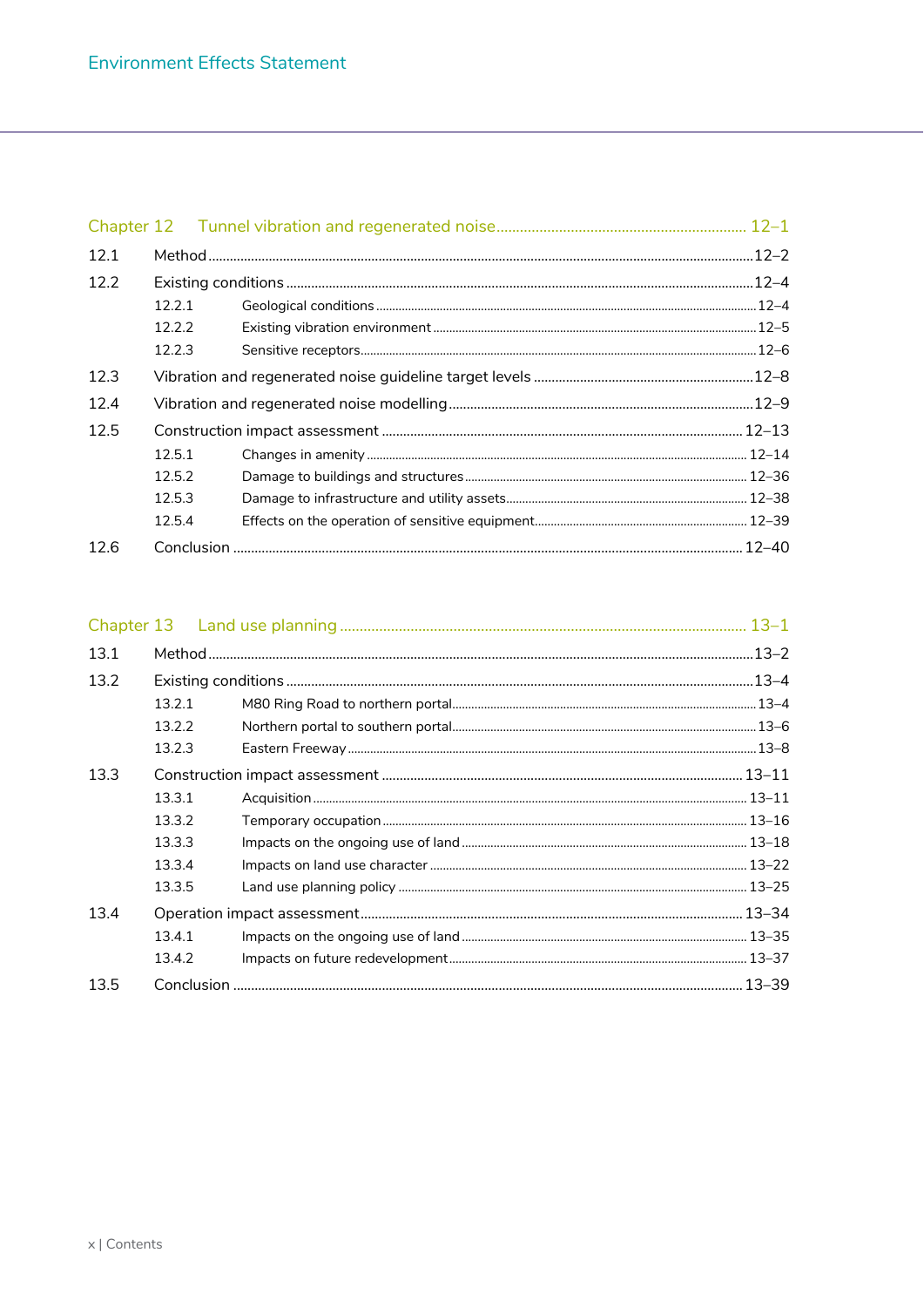

| Chapter 14 |        |  |
|------------|--------|--|
| 14.1       |        |  |
| 14.2       |        |  |
|            | 14.2.1 |  |
|            | 14.2.2 |  |
|            | 14.2.3 |  |
|            | 14.2.4 |  |
|            | 14.2.5 |  |
| 14.3       |        |  |
|            | 14.3.1 |  |
|            | 14.3.2 |  |
|            | 14.3.3 |  |
|            | 14.3.4 |  |
| 14.4       |        |  |
|            | 14.4.1 |  |
|            | 14.4.7 |  |
|            | 14.4.3 |  |
|            | 14.4.4 |  |
| 14.5       |        |  |

| 15.1 |        |                                                                           |  |
|------|--------|---------------------------------------------------------------------------|--|
| 15.2 |        |                                                                           |  |
|      | 15.2.1 |                                                                           |  |
|      | 15.2.2 |                                                                           |  |
| 15.3 |        |                                                                           |  |
|      | 15.3.1 |                                                                           |  |
|      | 15.3.2 | Impacts to trees and the urban forest from construction activities  15-13 |  |
| 15.4 |        |                                                                           |  |
| 15.5 |        |                                                                           |  |
| 15.6 |        |                                                                           |  |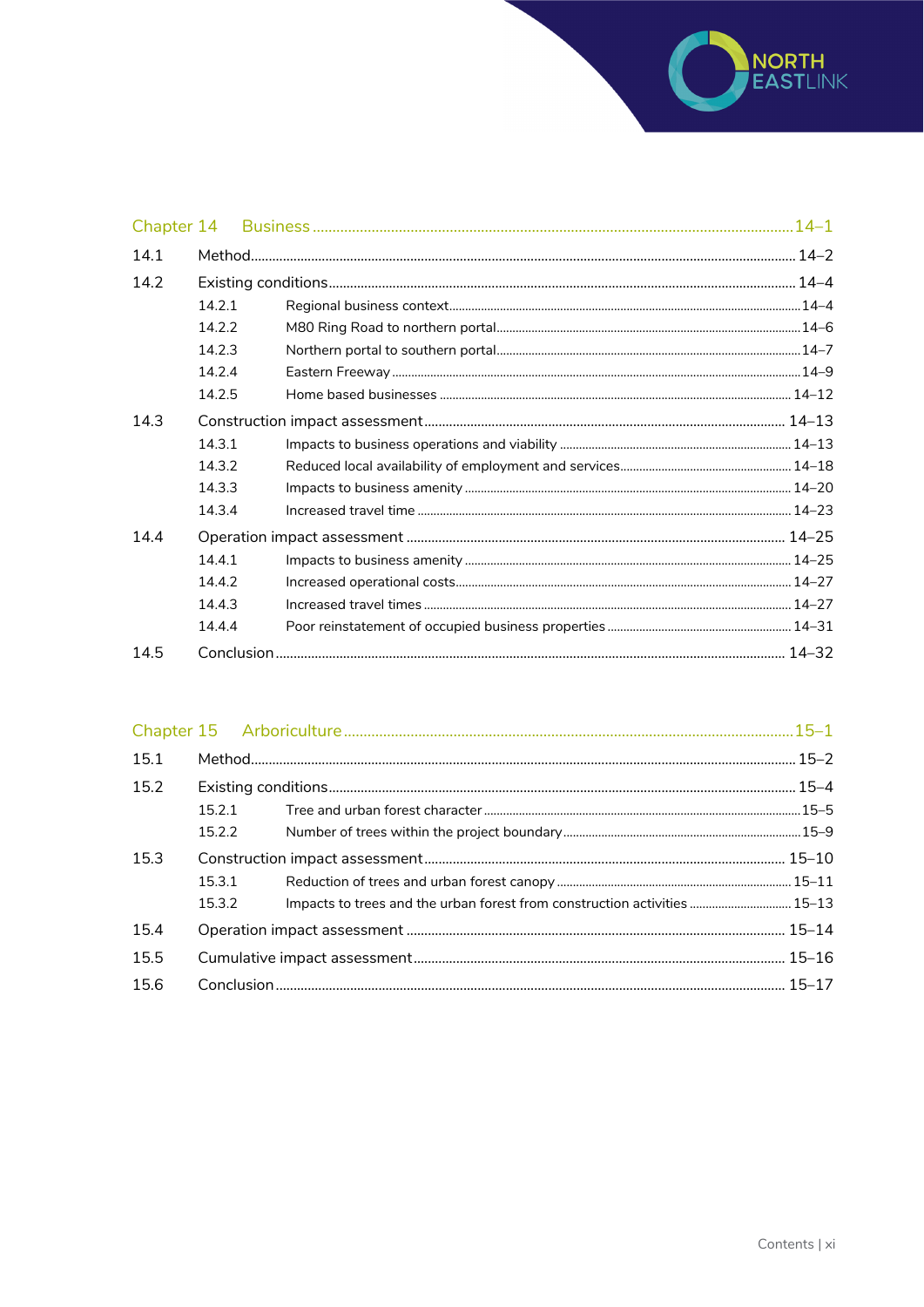| 16.1 |        |  |
|------|--------|--|
|      | 16.1.1 |  |
|      | 16.1.2 |  |
|      | 16.1.3 |  |
| 16.2 |        |  |
|      | 16.2.1 |  |
|      | 16.2.2 |  |
|      | 16.2.3 |  |
|      | 16.2.4 |  |
| 16.3 |        |  |
| 16.4 |        |  |
|      | 16.4.1 |  |
|      | 16.4.2 |  |
|      | 16.4.3 |  |
|      | 16.4.4 |  |
| 16.5 |        |  |

| 17.1 |        |  |  |
|------|--------|--|--|
|      | 17.1.1 |  |  |
|      | 17.1.2 |  |  |
|      | 17.1.3 |  |  |
| 17.2 |        |  |  |
|      | 17.2.1 |  |  |
|      | 17.2.2 |  |  |
|      | 17.2.3 |  |  |
|      | 17.2.4 |  |  |
| 17.3 |        |  |  |
|      | 17.3.1 |  |  |
|      | 17.3.2 |  |  |
|      | 17.3.3 |  |  |
|      | 17.3.4 |  |  |
| 17.4 |        |  |  |
|      | 17.4.1 |  |  |
|      | 17.4.2 |  |  |
|      | 17.4.3 |  |  |
| 17.5 |        |  |  |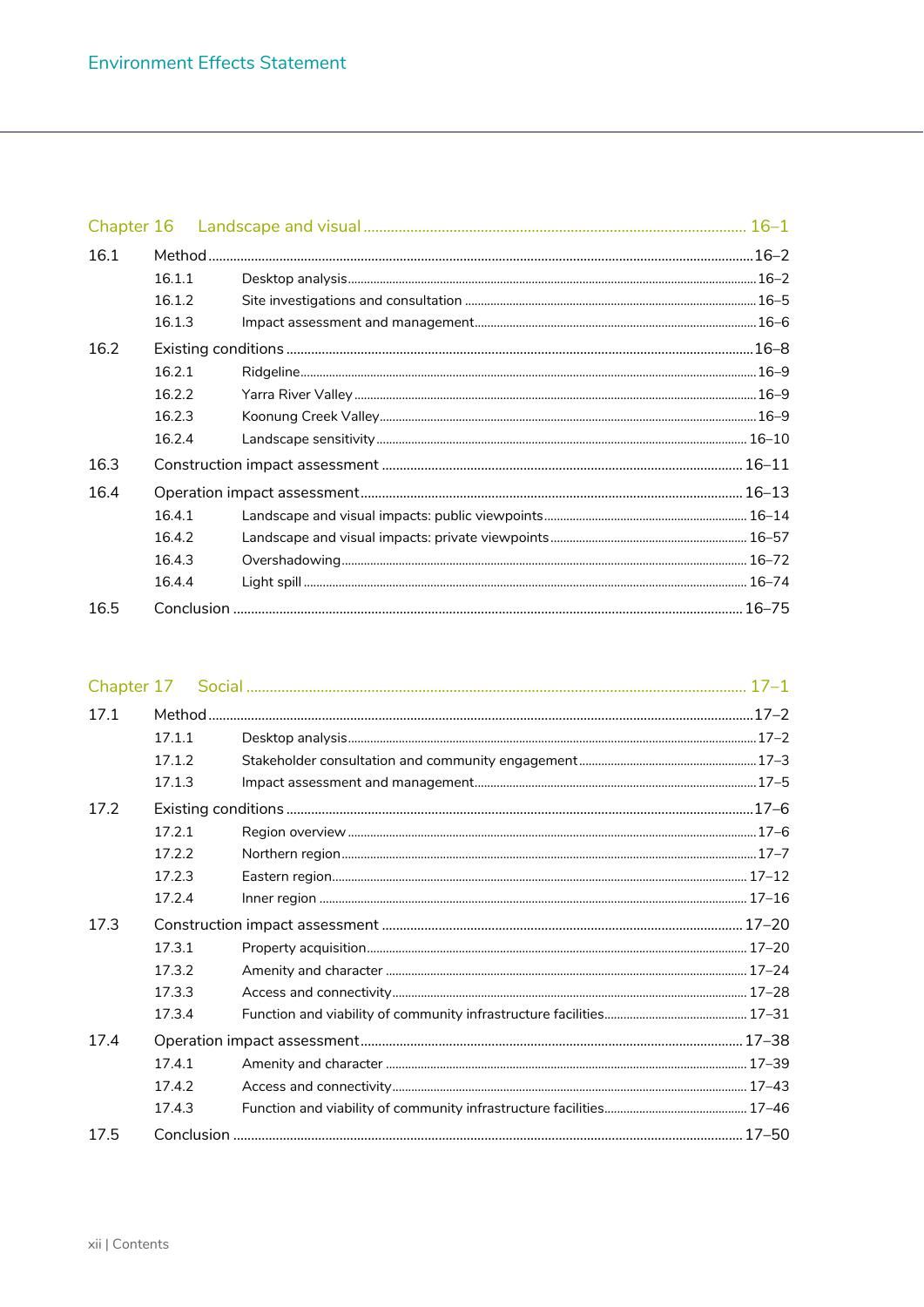

| 18.1 |        |  |
|------|--------|--|
| 18.2 |        |  |
|      | 18.2.1 |  |
|      | 18.2.2 |  |
|      | 18.2.3 |  |
|      | 18.2.4 |  |
| 18.3 |        |  |
|      | 18.3.1 |  |
|      | 18.3.2 |  |
| 18.4 |        |  |
|      | 18.4.1 |  |
|      | 18.4.2 |  |
|      | 18.4.3 |  |
|      | 18.4.4 |  |
| 18.5 |        |  |
|      | 18.5.1 |  |
|      | 18.5.2 |  |
|      | 18.5.3 |  |
|      | 18.5.4 |  |
| 18.6 |        |  |

| 19.1 |        |                                                                         |  |
|------|--------|-------------------------------------------------------------------------|--|
| 19.2 |        |                                                                         |  |
|      | 19.2.1 |                                                                         |  |
|      | 19.2.2 | Victorian Heritage Inventory and unidentified historical archaeological |  |
|      |        |                                                                         |  |
|      | 19.2.3 |                                                                         |  |
|      | 19.2.4 |                                                                         |  |
|      | 19.2.5 |                                                                         |  |
|      | 19.2.6 |                                                                         |  |
| 19.3 |        |                                                                         |  |
|      | 19.3.1 |                                                                         |  |
|      | 19.3.2 | Victorian Heritage Inventory places and other unidentified historical   |  |
|      |        |                                                                         |  |
|      | 19.3.3 |                                                                         |  |
|      | 19.3.4 |                                                                         |  |
| 19.4 |        |                                                                         |  |
| 19.5 |        |                                                                         |  |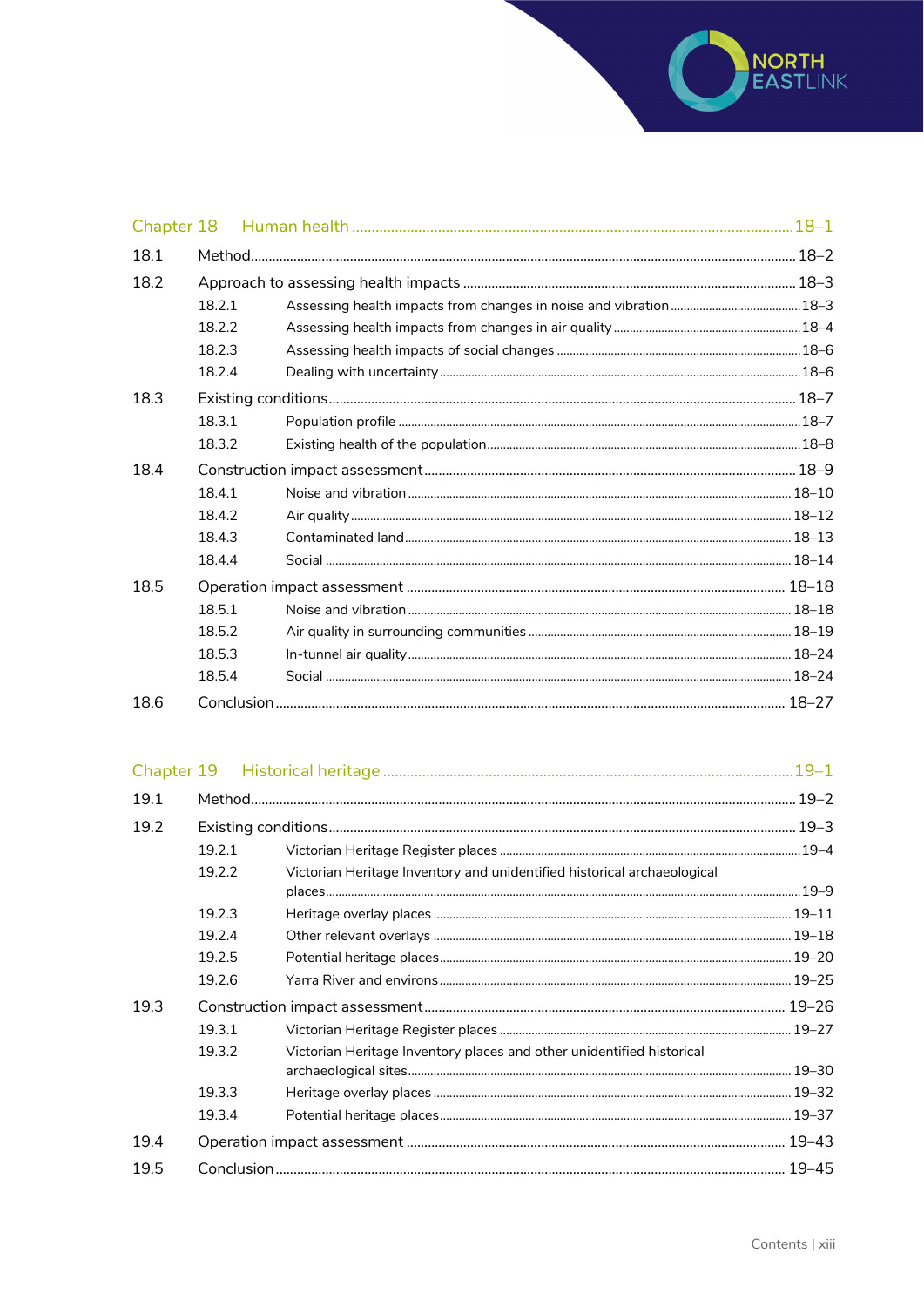| 20.1 |        |                                                                   |  |
|------|--------|-------------------------------------------------------------------|--|
| 20.2 |        |                                                                   |  |
|      | 20.2.1 |                                                                   |  |
|      | 20.2.2 | Historical and ethno-historical accounts of Aboriginal occupation |  |
|      |        |                                                                   |  |
|      | 20.2.3 |                                                                   |  |
|      | 20.2.4 |                                                                   |  |
|      | 20.2.5 |                                                                   |  |
|      | 20.2.6 |                                                                   |  |
| 20.3 |        |                                                                   |  |
| 20.4 |        |                                                                   |  |
| 20.5 |        |                                                                   |  |
| 20.6 |        |                                                                   |  |

| 21.1 |        |  |
|------|--------|--|
| 21.2 |        |  |
|      | 21.2.1 |  |
|      | 21.2.2 |  |
|      | 21.2.3 |  |
|      | 21.2.4 |  |
| 21.3 |        |  |
|      | 21.3.1 |  |
|      | 21.3.2 |  |
|      | 21.3.3 |  |
|      | 21.3.4 |  |
|      | 21.3.5 |  |
|      | 21.3.6 |  |
| 21.4 |        |  |
| 21.5 |        |  |
| 21.6 |        |  |
|      |        |  |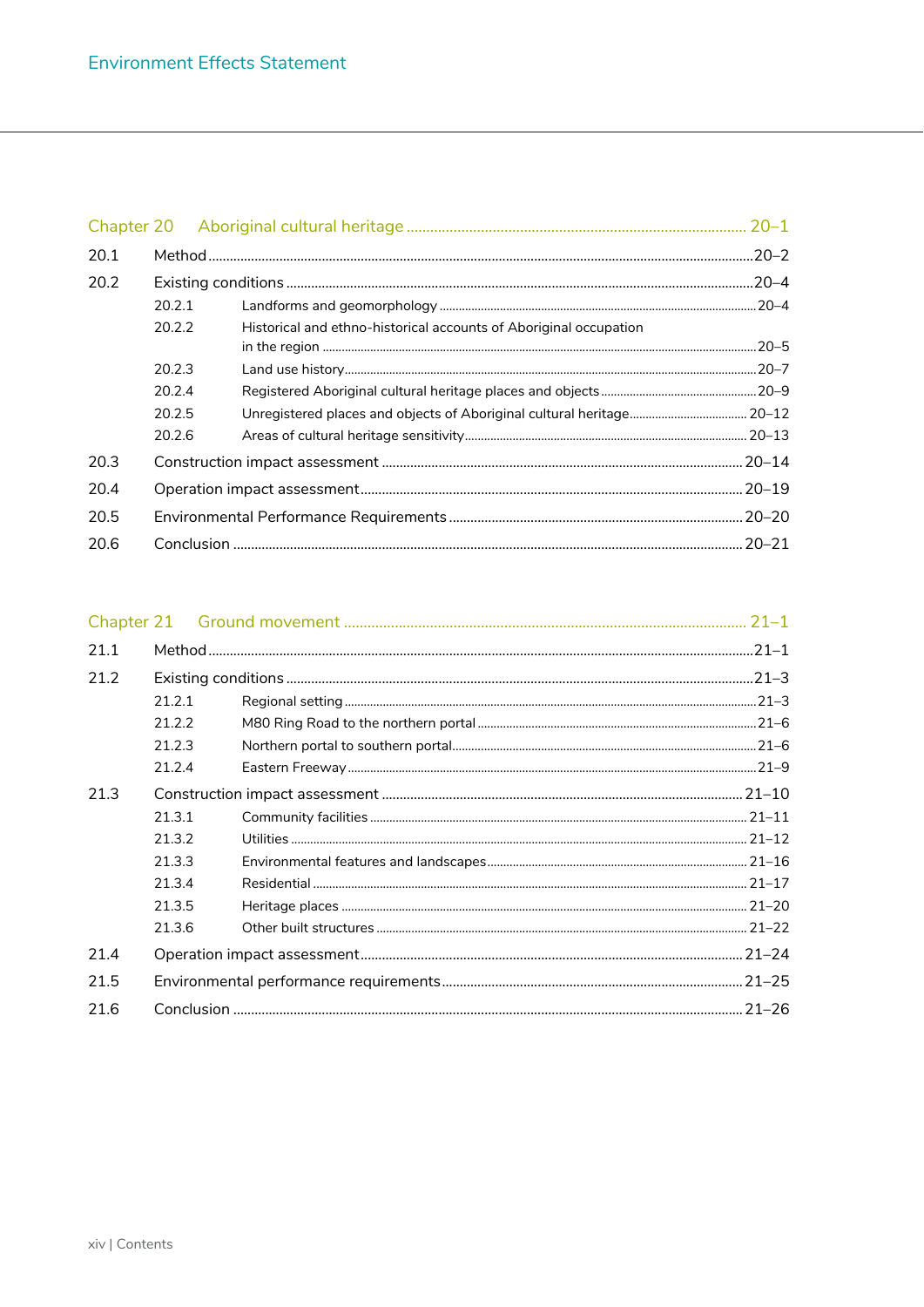

| 22.1 |        |  |
|------|--------|--|
| 22.2 |        |  |
|      | 22.2.1 |  |
|      | 22.2.2 |  |
|      | 22.2.3 |  |
|      | 22.2.4 |  |
| 22.3 |        |  |
|      | 22.3.1 |  |
|      | 22.3.2 |  |
|      | 22.3.3 |  |
|      | 22.3.4 |  |
| 22.4 |        |  |
|      | 22.4.1 |  |
|      | 22.4.2 |  |
|      | 22.4.3 |  |
|      | 22.4.4 |  |
| 22.5 |        |  |

| 23.1 |        |  |  |
|------|--------|--|--|
| 23.2 |        |  |  |
|      | 23.2.1 |  |  |
|      | 23.2.2 |  |  |
| 23.3 |        |  |  |
|      | 23.3.1 |  |  |
|      | 23.3.2 |  |  |
|      | 23.3.3 |  |  |
|      | 23.3.4 |  |  |
| 23.4 |        |  |  |
|      | 23.4.1 |  |  |
|      | 23.4.2 |  |  |
|      | 23.4.3 |  |  |
| 23.5 |        |  |  |
| 23.6 |        |  |  |
| 23.7 |        |  |  |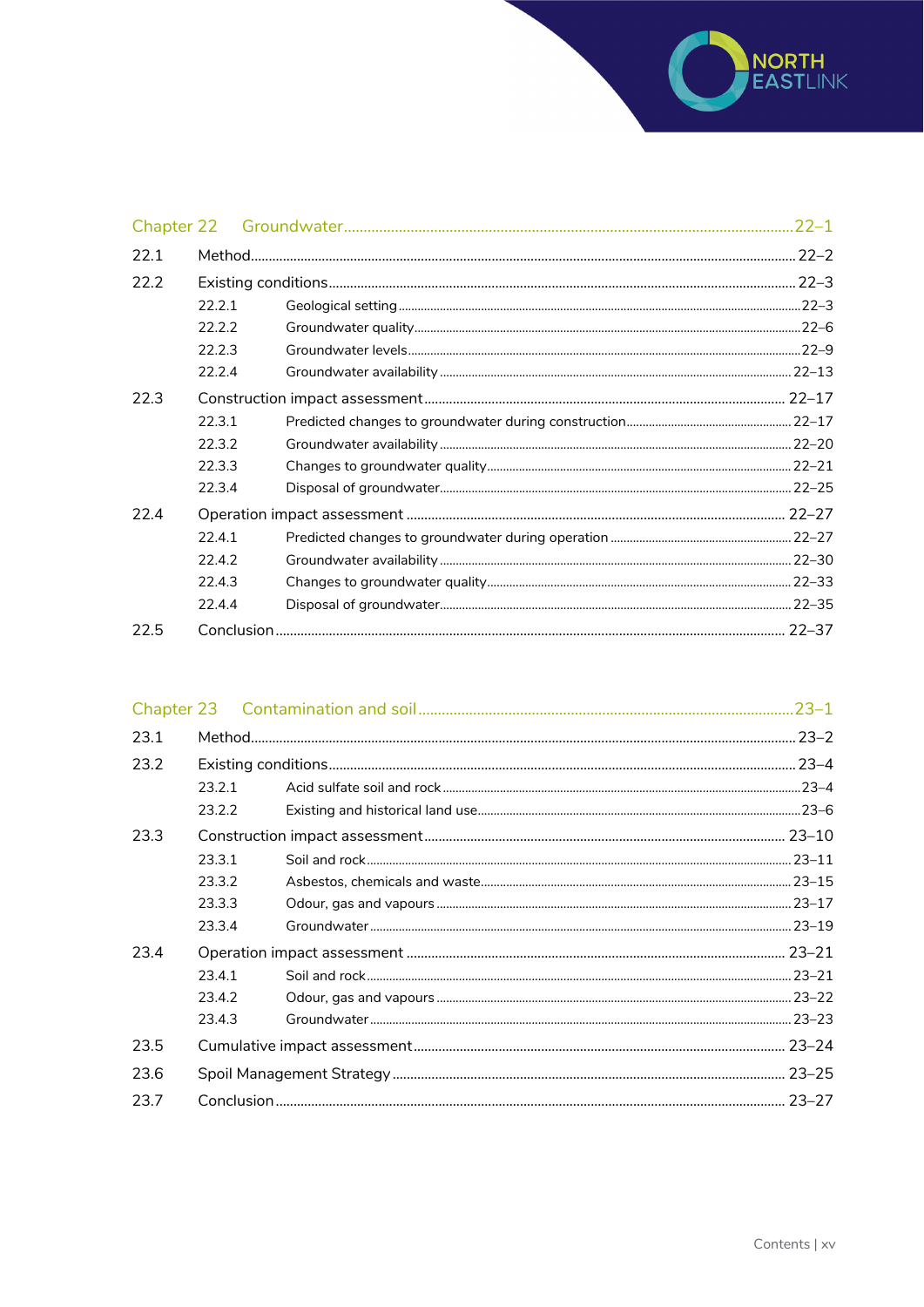| Chapter 24 |        |  |           |
|------------|--------|--|-----------|
| 241        |        |  | $.24 - 2$ |
| 24.2       |        |  |           |
|            | 24.2.1 |  |           |
|            | 24.2.2 |  |           |
|            | 24.2.3 |  |           |
|            | 24.2.4 |  |           |
| 24.3       |        |  |           |
|            | 24.3.1 |  |           |
|            | 24.3.2 |  |           |
|            | 24.3.3 |  |           |
|            | 24.3.4 |  |           |
| 24.4       |        |  |           |
|            | 24.4.1 |  |           |
|            | 24.4.2 |  |           |
|            | 24.4.3 |  |           |
|            | 24.4.4 |  |           |
| 24.5       |        |  |           |
| 24.6       |        |  |           |

| 25.1 |        |  |  |
|------|--------|--|--|
| 25.2 |        |  |  |
|      | 25.2.1 |  |  |
|      | 25.2.2 |  |  |
|      | 25.2.3 |  |  |
| 25.3 |        |  |  |
|      | 25.3.1 |  |  |
|      | 25.3.2 |  |  |
|      | 25.3.3 |  |  |
|      | 25.3.4 |  |  |
|      | 25.3.5 |  |  |
| 25.4 |        |  |  |
|      | 25.4.1 |  |  |
|      | 25.4.2 |  |  |
|      | 25.4.3 |  |  |
|      | 25.4.4 |  |  |
|      | 25.4.5 |  |  |
| 25.5 |        |  |  |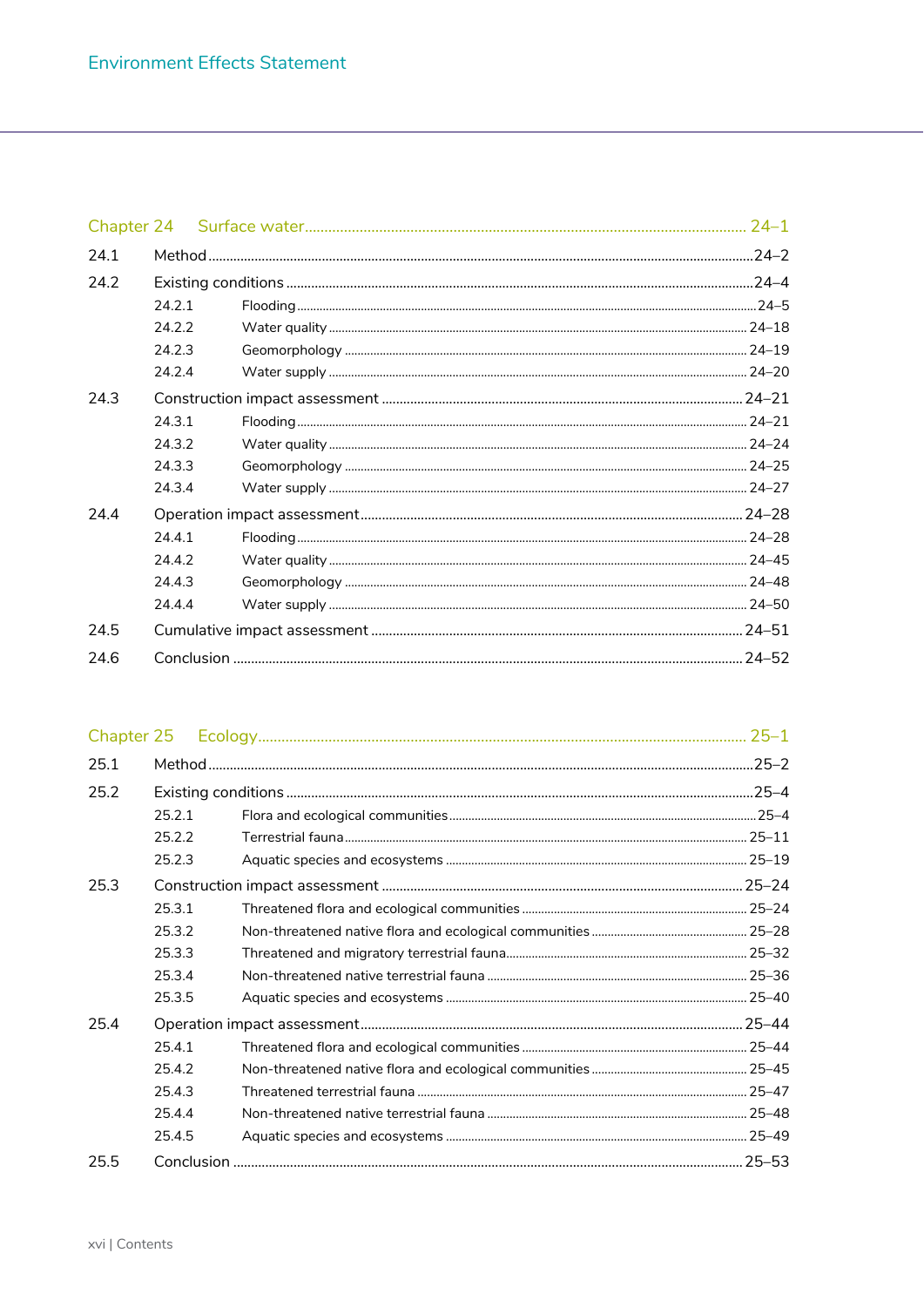

| 26.1 |           |                                                                      |  |
|------|-----------|----------------------------------------------------------------------|--|
| 26.2 | $.26 - 4$ |                                                                      |  |
| 26.3 |           |                                                                      |  |
| 26.4 |           |                                                                      |  |
|      | 26.4.1    | Operation emissions from electricity consumption and maintenance26-7 |  |
|      | 26.4.2    |                                                                      |  |
|      | 26.4.3    |                                                                      |  |
| 26.5 |           |                                                                      |  |
| 26.6 |           |                                                                      |  |

| 27.1 | $Introduction 1, 27-1$ |  |  |
|------|------------------------|--|--|
| 27.2 |                        |  |  |
| 27.3 |                        |  |  |
| 27.4 |                        |  |  |
| 27.5 |                        |  |  |
|      | 27.5.1                 |  |  |
|      | 27.5.2                 |  |  |
| 27.6 |                        |  |  |
|      | 27.6.1                 |  |  |
|      | 27.6.2                 |  |  |
|      | 27.6.3                 |  |  |
| 27.7 |                        |  |  |
|      | 27.7.1                 |  |  |
|      | 27.7.2                 |  |  |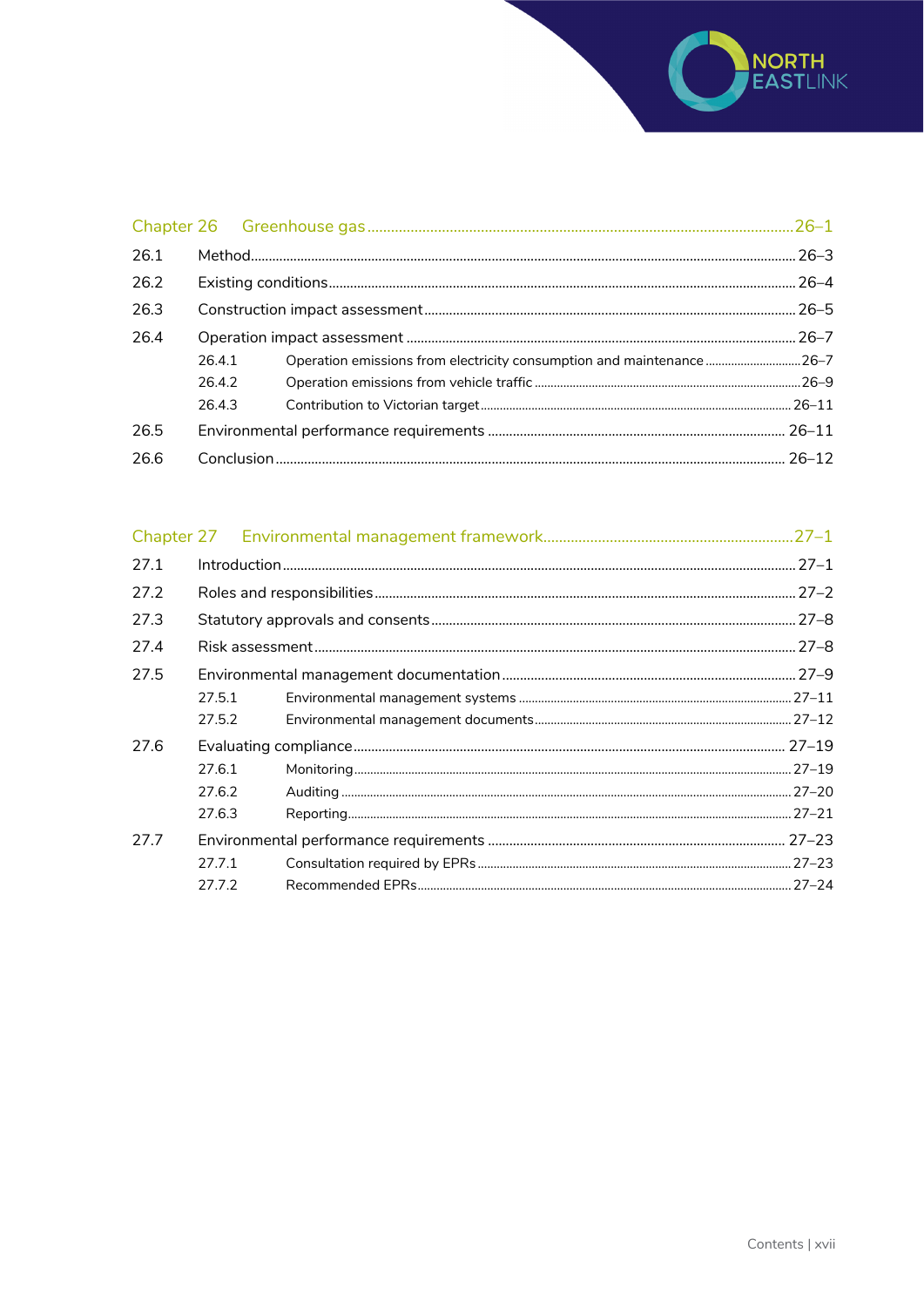| 28.1 |         |  | $.28 - 1$ |
|------|---------|--|-----------|
| 28.2 |         |  |           |
| 28.3 |         |  |           |
|      | 28.3.1  |  |           |
|      | 28.3.2  |  |           |
|      | 28.3.3  |  |           |
|      | 28.3.4  |  |           |
|      | 28.3.5  |  |           |
|      | 28.3.6  |  |           |
|      | 28.3.7  |  |           |
|      | 28.3.8  |  |           |
|      | 28.3.9  |  |           |
|      | 28.3.10 |  |           |
| 28.4 |         |  |           |
| 28.5 |         |  |           |
|      |         |  |           |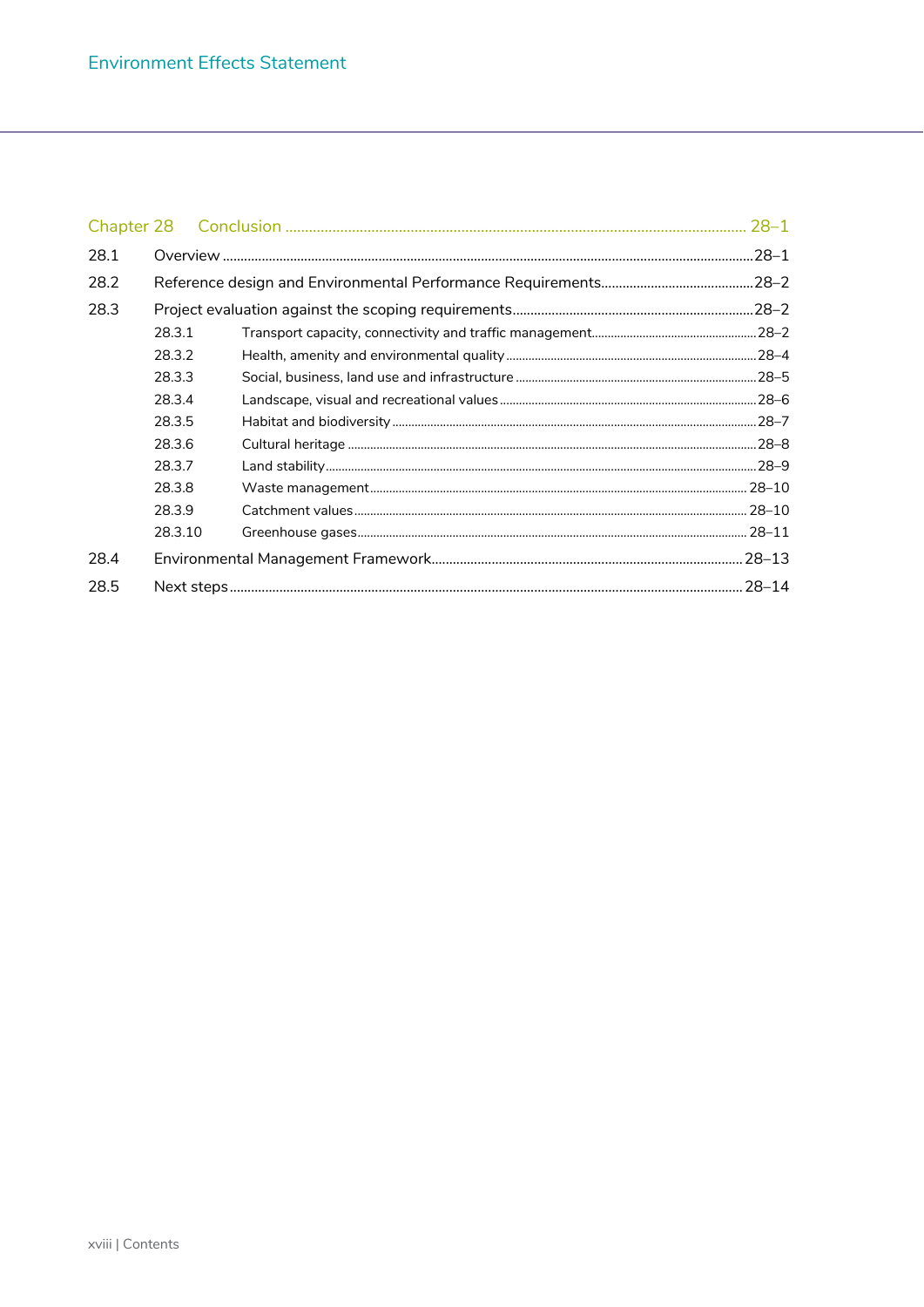

### Attachments

- I Urban design strategy
- II Sustainability
- III Risk report
- IV Stakeholder consultation report
- V Planning scheme amendment
- VI Works approval